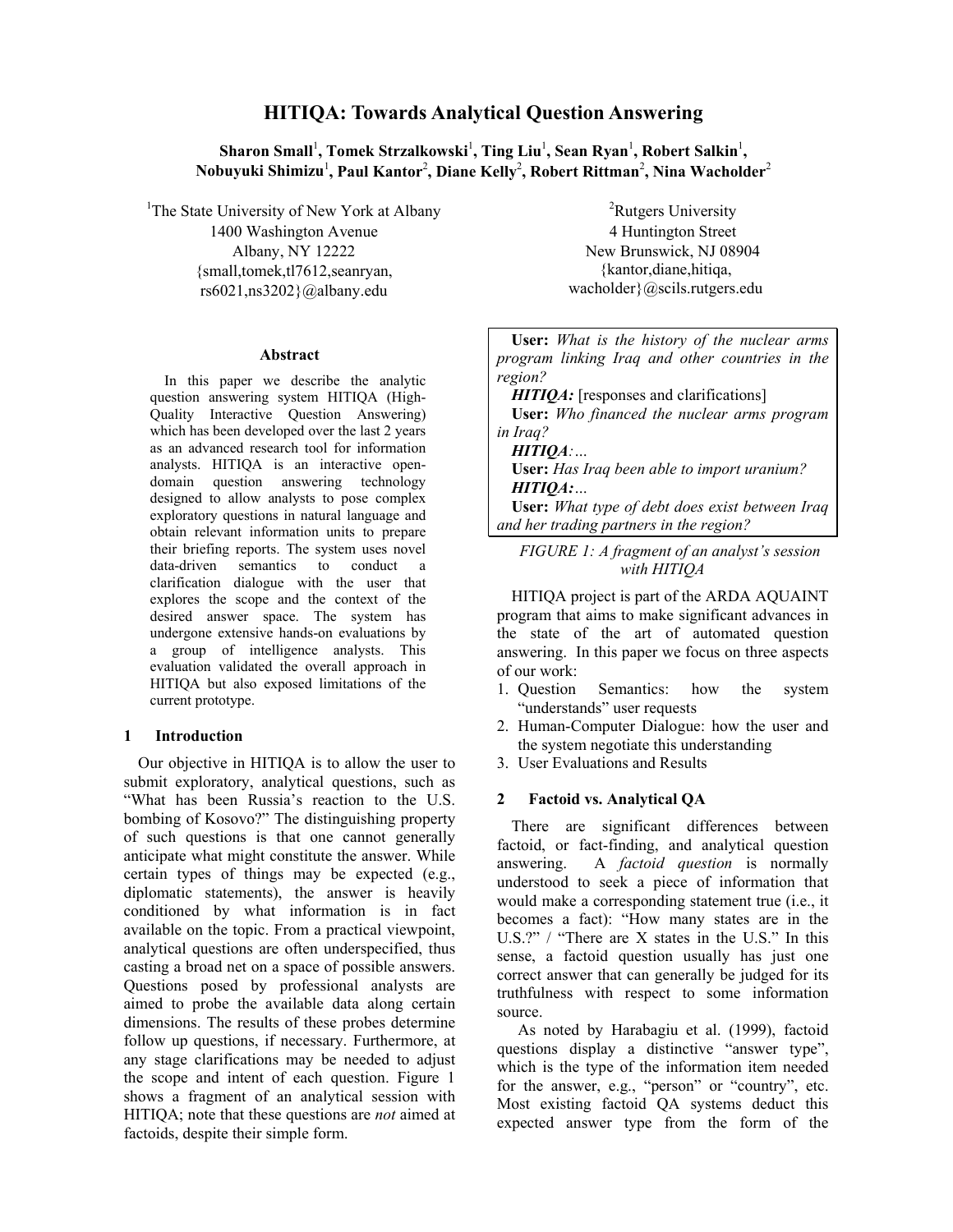| <b>Report Documentation Page</b>                                                                                                                                                                                                                                                                                                                                                                                                                                                                                                                                                                                                                                                                                                                                                                                                                                   |                             |                              |                            |                                                     | Form Approved<br>OMB No. 0704-0188 |  |
|--------------------------------------------------------------------------------------------------------------------------------------------------------------------------------------------------------------------------------------------------------------------------------------------------------------------------------------------------------------------------------------------------------------------------------------------------------------------------------------------------------------------------------------------------------------------------------------------------------------------------------------------------------------------------------------------------------------------------------------------------------------------------------------------------------------------------------------------------------------------|-----------------------------|------------------------------|----------------------------|-----------------------------------------------------|------------------------------------|--|
| Public reporting burden for the collection of information is estimated to average 1 hour per response, including the time for reviewing instructions, searching existing data sources, gathering and<br>maintaining the data needed, and completing and reviewing the collection of information. Send comments regarding this burden estimate or any other aspect of this collection of information,<br>including suggestions for reducing this burden, to Washington Headquarters Services, Directorate for Information Operations and Reports, 1215 Jefferson Davis Highway, Suite 1204, Arlington<br>VA 22202-4302. Respondents should be aware that notwithstanding any other provision of law, no person shall be subject to a penalty for failing to comply with a collection of information if it<br>does not display a currently valid OMB control number. |                             |                              |                            |                                                     |                                    |  |
| <b>1. REPORT DATE</b><br>2004                                                                                                                                                                                                                                                                                                                                                                                                                                                                                                                                                                                                                                                                                                                                                                                                                                      | 2. REPORT TYPE              |                              |                            | <b>3. DATES COVERED</b><br>00-00-2004 to 00-00-2004 |                                    |  |
| <b>4. TITLE AND SUBTITLE</b>                                                                                                                                                                                                                                                                                                                                                                                                                                                                                                                                                                                                                                                                                                                                                                                                                                       |                             |                              |                            | 5a. CONTRACT NUMBER                                 |                                    |  |
| <b>HITIQA: Towards Analytical Question Answering</b>                                                                                                                                                                                                                                                                                                                                                                                                                                                                                                                                                                                                                                                                                                                                                                                                               |                             |                              | <b>5b. GRANT NUMBER</b>    |                                                     |                                    |  |
|                                                                                                                                                                                                                                                                                                                                                                                                                                                                                                                                                                                                                                                                                                                                                                                                                                                                    |                             |                              | 5c. PROGRAM ELEMENT NUMBER |                                                     |                                    |  |
| 6. AUTHOR(S)                                                                                                                                                                                                                                                                                                                                                                                                                                                                                                                                                                                                                                                                                                                                                                                                                                                       |                             |                              | <b>5d. PROJECT NUMBER</b>  |                                                     |                                    |  |
|                                                                                                                                                                                                                                                                                                                                                                                                                                                                                                                                                                                                                                                                                                                                                                                                                                                                    |                             |                              | <b>5e. TASK NUMBER</b>     |                                                     |                                    |  |
|                                                                                                                                                                                                                                                                                                                                                                                                                                                                                                                                                                                                                                                                                                                                                                                                                                                                    |                             |                              |                            | <b>5f. WORK UNIT NUMBER</b>                         |                                    |  |
| 7. PERFORMING ORGANIZATION NAME(S) AND ADDRESS(ES)<br>The State University of New York at Albany, 1400 Washington<br>Avenue, Albany, NY, 12222                                                                                                                                                                                                                                                                                                                                                                                                                                                                                                                                                                                                                                                                                                                     |                             |                              |                            | 8. PERFORMING ORGANIZATION<br><b>REPORT NUMBER</b>  |                                    |  |
| 9. SPONSORING/MONITORING AGENCY NAME(S) AND ADDRESS(ES)                                                                                                                                                                                                                                                                                                                                                                                                                                                                                                                                                                                                                                                                                                                                                                                                            |                             |                              |                            | 10. SPONSOR/MONITOR'S ACRONYM(S)                    |                                    |  |
|                                                                                                                                                                                                                                                                                                                                                                                                                                                                                                                                                                                                                                                                                                                                                                                                                                                                    |                             |                              |                            | <b>11. SPONSOR/MONITOR'S REPORT</b><br>NUMBER(S)    |                                    |  |
| 12. DISTRIBUTION/AVAILABILITY STATEMENT<br>Approved for public release; distribution unlimited                                                                                                                                                                                                                                                                                                                                                                                                                                                                                                                                                                                                                                                                                                                                                                     |                             |                              |                            |                                                     |                                    |  |
| <b>13. SUPPLEMENTARY NOTES</b>                                                                                                                                                                                                                                                                                                                                                                                                                                                                                                                                                                                                                                                                                                                                                                                                                                     |                             |                              |                            |                                                     |                                    |  |
| 14. ABSTRACT                                                                                                                                                                                                                                                                                                                                                                                                                                                                                                                                                                                                                                                                                                                                                                                                                                                       |                             |                              |                            |                                                     |                                    |  |
| <b>15. SUBJECT TERMS</b>                                                                                                                                                                                                                                                                                                                                                                                                                                                                                                                                                                                                                                                                                                                                                                                                                                           |                             |                              |                            |                                                     |                                    |  |
| 16. SECURITY CLASSIFICATION OF:                                                                                                                                                                                                                                                                                                                                                                                                                                                                                                                                                                                                                                                                                                                                                                                                                                    |                             |                              | 17. LIMITATION OF          | 18. NUMBER                                          | 19a. NAME OF                       |  |
| a. REPORT<br>unclassified                                                                                                                                                                                                                                                                                                                                                                                                                                                                                                                                                                                                                                                                                                                                                                                                                                          | b. ABSTRACT<br>unclassified | c. THIS PAGE<br>unclassified | <b>ABSTRACT</b>            | OF PAGES<br>7                                       | <b>RESPONSIBLE PERSON</b>          |  |

**Standard Form 298 (Rev. 8-98)**<br>Prescribed by ANSI Std Z39-18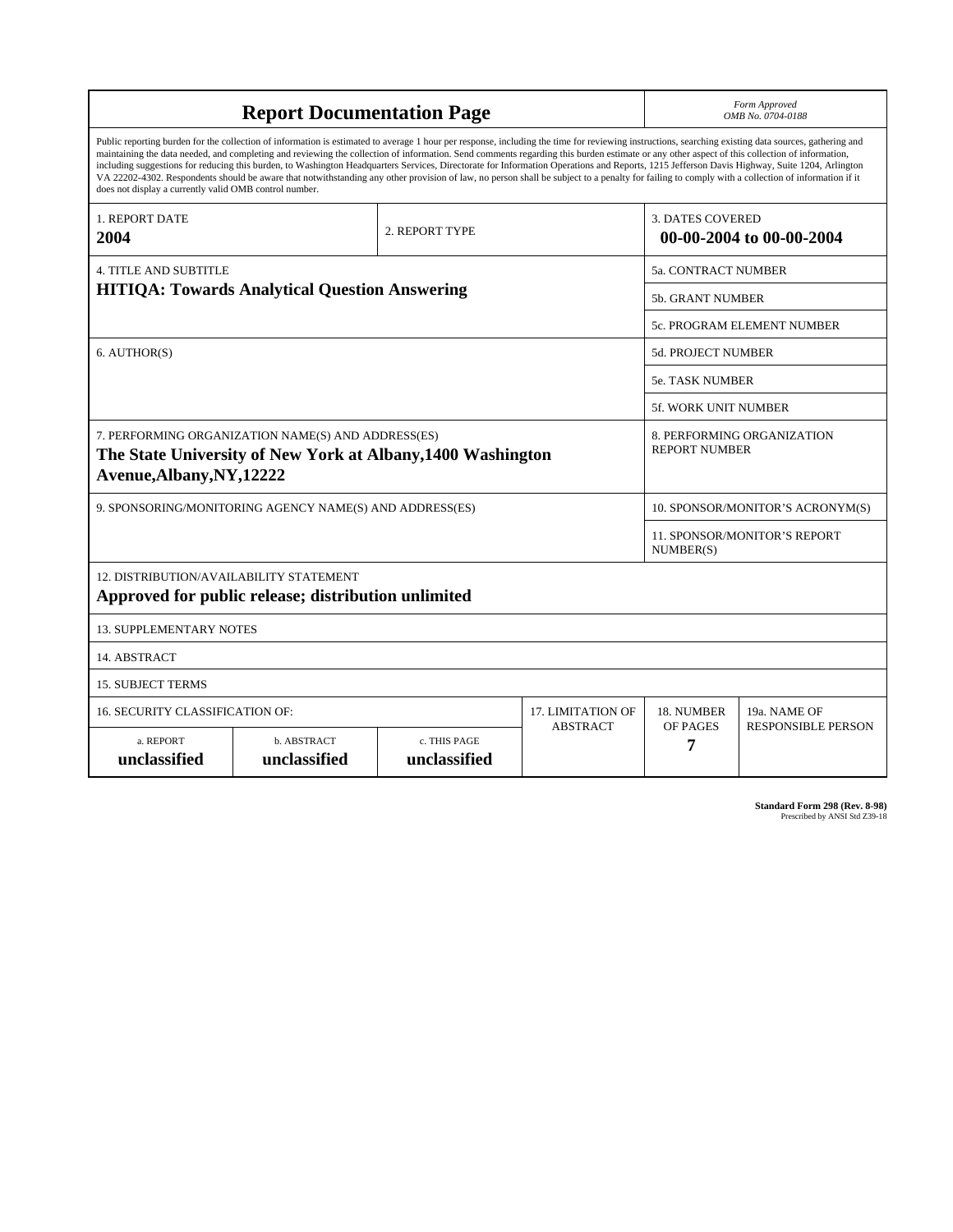question using a finite list of possible answer types. For example, "Who was the first man in space" expects a "person" as the answer type. This is generally a very good strategy that has been exploited successfully in a number of automated QA systems, especially in the context of TREC QA1 evaluations. Given the excellent results posted by the best systems and an adequate performance attained even by some entry-level system, we believe that the process of factoid question answering is now fairly well understood (Harabagiu et al., 2002; Hovy et al., 2000; Prager at al., 2001, Wu et al., 2003).

 In contrast to a factoid question, an analytical question has a virtually unlimited variety of syntactic forms with only a loose connection between their syntax and the expected answer. Given the many possible forms of analytical questions, it would be counter-productive to restrict them to a predefined number of question/answer types. Therefore, the formation of an answer in analytical QA should instead be guided by the user's intended interest expressed in the question, as well as through any follow up dialogue with the system. This clearly involves user's intentions (the speech acts) and how they evolve with respect to the overall information strategy they are pursuing.

In this paper we argue that the semantics (though not necessarily the intent) of an analytical question is more likely to be deduced from the information that is considered relevant to the question than through a detailed analysis of its particular form. We noted that the questions analysts ask, while clearly part of a strategy, are generally quite flexible and "forgiving", in the sense that there is always a strong possibility that the answer may not arrive in the expected form, and thus a change of strategy, and even the initial expectations, may be warranted. This suggests strongly that a solution to analytic QA must involve a dialogue that combines information seeking and problem solving strategies.

### **3 Document Retrieval**

 $\overline{a}$ 

HITIQA works with unstructured text data, which means that a document retrieval step is required to detect any information that may be relevant to the user question. It has to be noted that determining "relevant" information is not the same as finding an answer; indeed we can use relatively simple information retrieval methods (keyword matching, etc.) to obtain perhaps 200 "relevant" documents from a database. This gives us an initial information space to work on in order to determine the scope and complexity of the answer, but we are nowhere near the answer yet. The current version of HITIQA uses the INQUERY system (Callan et al., 1992), although we have also used SMART (Buckley, 1985) and other IR systems (such as Google).

# **4 Text Framing**

In HITIQA we use a text framing technique to delineate the gap between the possible meaning of the user's question and the system "understanding" of this question. We can approximate the meaning of the question by extracting references to known concepts in it, including named entities. The information retrieved from the database may well lead to other interpretations of the question, and we need to determine which of these are "correct".

The framing process imposes a partial structure on the text passages that allows the system to systematically compare different passages against each other and against the question. Framing is not attempting to capture the entire meaning of the passage; it needs to be just sufficient enough to communicate with the user about the differences in their question and the returned text. In particular, the framing process may uncover topics or aspects within the answer space which the user has not explicitly asked for, and thus may be unaware of their existence. If these topics or aspects align closely with the user's question, (i.e., matching many of the salient attributes) we may want to make the user aware of them and let him/her decide if they should be included in the answer.

Frames are built from the retrieved data, after clustering it into several topical groups. Passages are clustered using a combination of hierarchical clustering and n-bin classification (Hardy et al., 2002a). Each cluster represents a topic theme within the retrieved set: usually an alternative or complimentary interpretation of the user's question. Since clusters are built out of small text passages, we initially associate a frame with each passage that serves as a seed of a cluster. We subsequently merge passages and their associated frames to arrive at one or more combined frames for the cluster.

HITIQA starts text framing by building a *general frame* on the seed passages of the clusters and any of the top *N* (currently *N=10*) scored passages that are not already in a cluster. The general frame represents an event or a relation involving any number of entities, which make up the frame's attributes, such as LOCATION, PERSON, ORGANIZATION, DATE, etc. Attributes are extracted from text passages by BBN's Identifinder, which

<sup>&</sup>lt;sup>1</sup> TREC QA is the annual Question Answering evaluation sponsored by the U.S. National Institute of Standards and Technology www.trec.nist.gov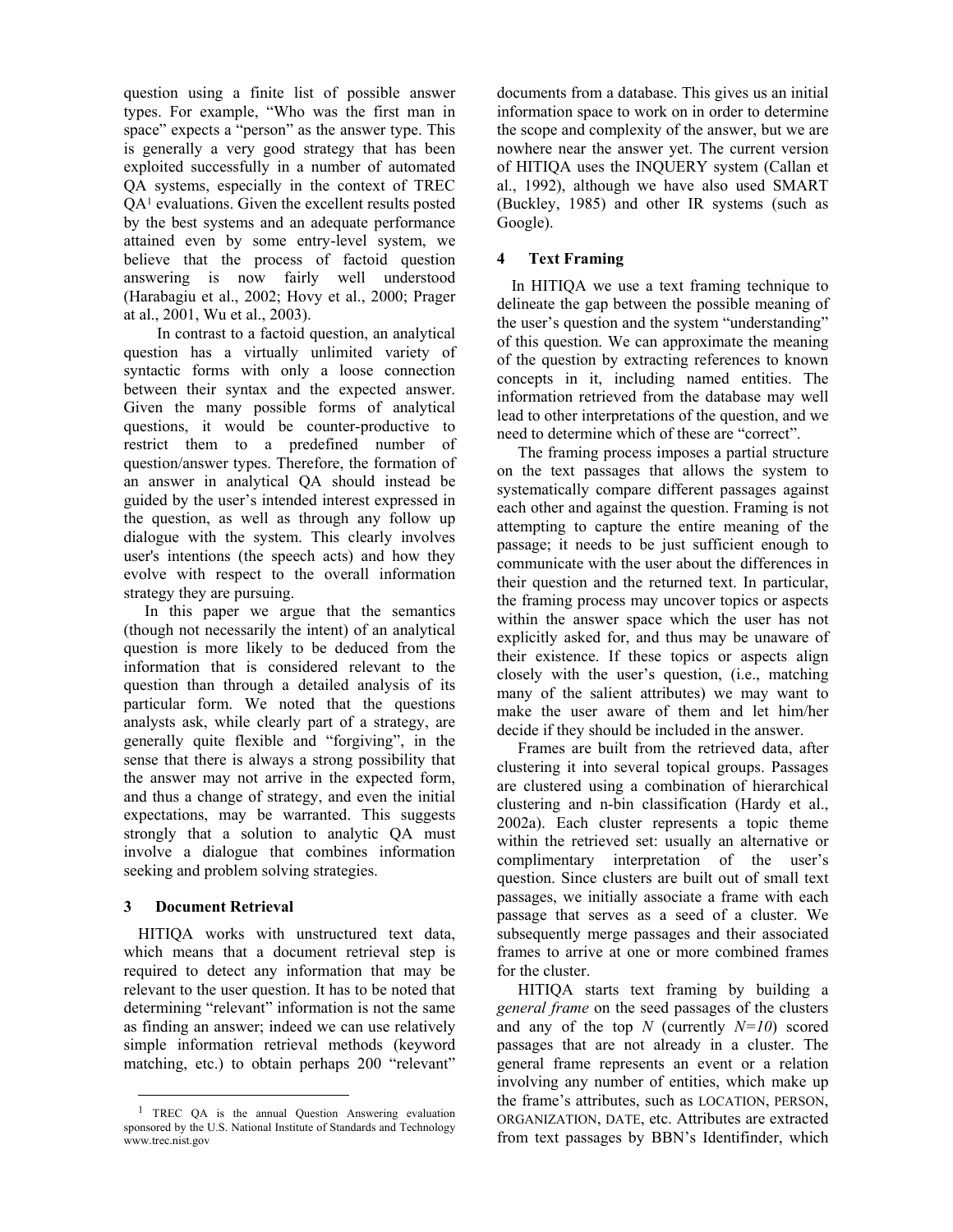tags 24 types of named entities. The event/relation itself could be pretty much anything, e.g., *accident, pollution, trade*, etc. and it is captured into the TOPIC attribute from the central verb or noun phrase of the passage. In the general frame, attributes have no assigned roles; they are loosely grouped around the TOPIC (Figure 2).

We have also defined three slightly more specialized *typed frames* by assigning *roles* to selected attributes in the general frame. These three "specialized" frames are: (1) a *Transfer frame* with three roles including FROM, TO and OBJECT; (2) a two-role *Relation frame* with AGENT and OBJECT roles; and (3) an one-role *Property frame*. These typed frames represent certain generic events/relationships, which then map into more specific event types in each domain. Other frame types may be defined if needed, but we do not anticipate there will be more than a handful all together.2 For example, another 3-role frame may be *State-Change frame* with AGENT, OBJECT and INSTRUMENT roles, etc.3

FRAME TYPE: *General*  TOPIC: *imported*  LOCATION: *Iraq, France, Israel* ORGANIZATION: *IAEA* [missed: *Nukem*] PERSON: *Leonard Spector*  WEAPON: *uranium, nuclear bomb*  DATES: *1981, 30 November 1990*, ..

*FIGURE 2: A general frame obtained from the text passage in Figure 3 (not all attributes shown).* 

Where the general frame is little more than just a "bag of attributes", the typed frames capture some internal structure of an event, but only to the extent required to enable an efficient dialogue with the user. Typed frames are "triggered" by appearance of specific words in text, for example the word *export* may trigger a Transfer frame. A single text passage may invoke one or more typed frames, or none at all. When no typed frame is invoked, the general frame is used as default. If a typed frame is invoked, HITIQA will attempt to identify the roles, e.g. FROM, TO, OBJECT, etc. This is done by mapping general frame attributes selected from text onto the typed attributes in the frames. In any given domain, e.g., weapon nonproliferation, both the trigger words and the role identification rules can be specialized from a

l

training corpus of typical documents and questions. For example, the role-id rules rely both on syntactic cues and the expected entity types, which are domain adaptable.

Domain adaptation is desirable for obtaining more focused dialogue, but it is not necessary for HITIQA to work. We used both setups under different conditions: the generic frames were used with TREC document collection to measure impact of IR precision on QA accuracy (Small et al., 2004). The domain-adapted frames were used for sessions with intelligence analysts working with the WMD Domain (see below). Currently, the adaptation process includes manual tuning followed by corpus bootstrapping using an unsupervised learning method (Strzalkowski & Wang, 1996). We generally rely on BBN's Identifinder for extraction of basic entities, and use bootstrapping to define additional entity types as well as to assign roles to attributes.

The version of HITIQA reported here and used by analysts during the evaluation has been adapted to the Weapons of Mass Destruction Non-Proliferation domain (WMD domain, henceforth). Figure 3 contains an example passage from this data set. In the WMD domain, the typed frames were mapped onto *WMDTransfer* 3-role frame, and two 2-role frames *WMDTreat*y and *WMDDevelop*. Adapting the frames to the WMD domain required very minimal modification, such as adding the WEAPON entity to augment the Identifinder entity set, generating a list of international weapon control treaties, etc.

The Bush Administration claimed that Iraq was within one year of producing a nuclear bomb. On 30 November 1990... Leonard Spector said that Iraq possesses 200 tons of natural uranium imported and smuggled from several countries. Iraq possesses a few working centrifuges and the blueprints to build them. Iraq imported centrifuge materials from Nukem of the FRG and from other sources. One decade ago, Iraq imported 27 pounds of weapons-grade uranium from France, for Osirak nuclear research center. In 1981, Israel destroyed the Osirak nuclear reactor. In November 1990, the IAEA inspected Iraq and found all material accounted for....

### *FIGURE 3: A text passage from the WMD domain data*

HITIQA frames define top-down constraints on how to interpret a given text passage, which is quite different from MUC4 template filling task

l

<sup>2</sup> Scalability is certainly an outstanding issue here, and we are working on effective frame acquisition methods, which is outside of the scope of this paper. While classifications such as (Levin, 1993) or FrameNet (Fillmore, 2001) are relevant, we are currently aiming at a less detailed system.

<sup>3</sup> A more detailed discussion of possible frame types is beyond the scope of the current paper.

<sup>&</sup>lt;sup>4</sup> MUC, the Message Understanding Conference, funded by DARPA, involved the evaluation of information extraction systems applied to a common task.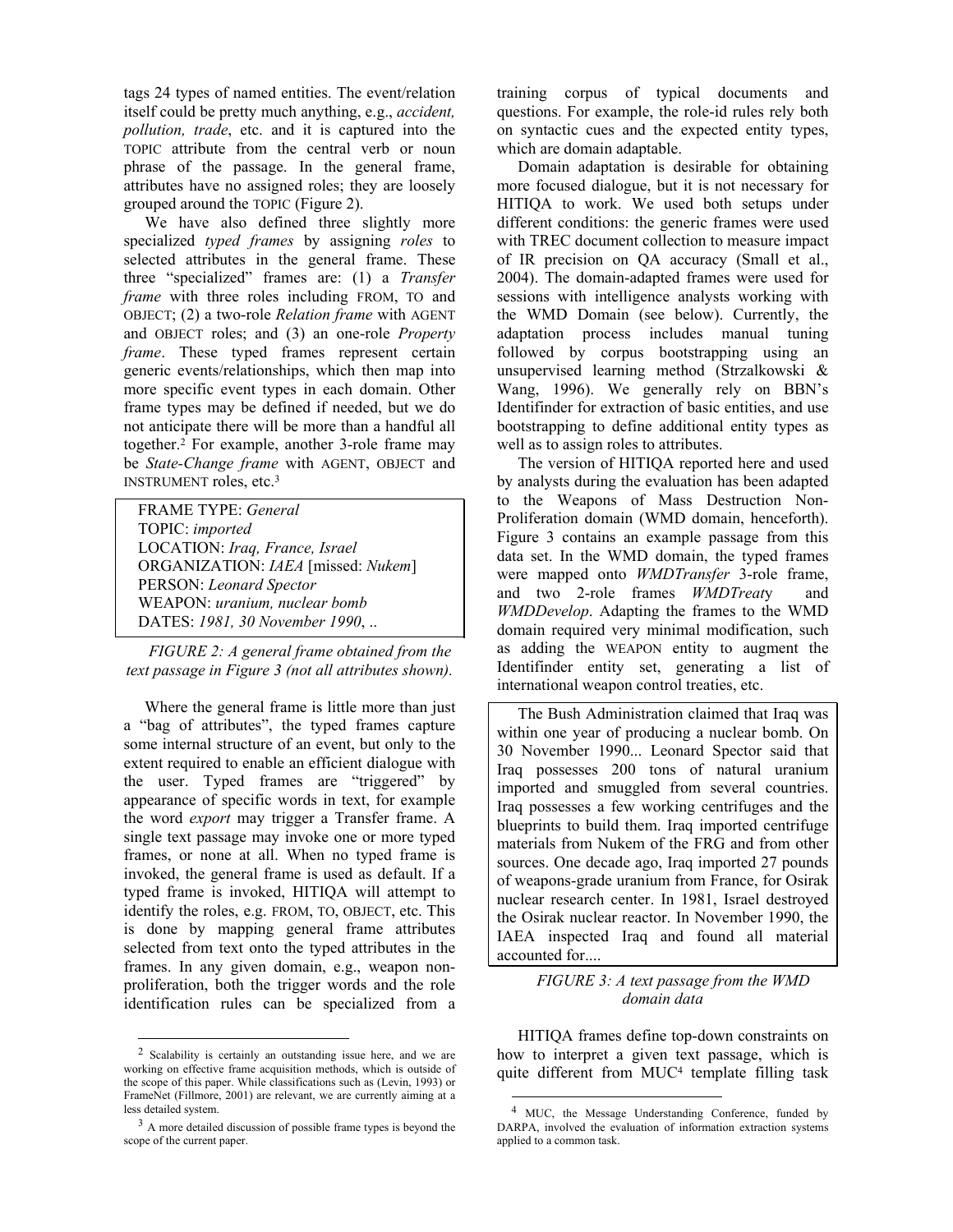(Humphreys et al., 1998). What we're trying to do here is to "fit" a frame over a text passage. This also means that multiple frames can be associated with a text passage, or to be exact, with a cluster of passages. Since most of the passages that undergo the framing process are part of some cluster of very similar passages, the added redundancy helps to reinforce the most salient features for extraction. This makes the framing process potentially less error-prone than MUC-style template filling.

A very similar framing process is applied to the user's question, resulting in one or more *Goal frames,* which are subsequently compared to the data frames obtained from retrieved text passages. A Goal frame can be a general frame or any of the typed frames. Goal frames generated from the question, *"Has Iraq been able to import uranium*?" are shown in Figures 4 and 5.

FRAME TYPE: *General* TOPIC: *import*  WEAPON: *uranium* LOCATION: *Iraq*

### *FIGURE 4: A general goal frame from the Iraq question*

The frame in Figure 4 is simply a General frame which is invoked first. HITIQA then discovers that TOPIC=*import* denotes a Transferevent in the WMD domain, so it creates a *WMDTransfer* frame that replaces the general frame. This new frame, shown in Figure 5, has three role attributes TRF\_TO, TRF\_FROM and TRF OBJECT, plus the relation type (TRF TYPE). Each role attribute is defined over an underlying general frame attribute (given in parentheses), which are used to compare frames of different types. The role-id rules rely both on syntactic cues and the expected entity types, which are domain adaptable.

| FRAME TYPE: WMDTransfer              |
|--------------------------------------|
| TRF TYPE (TOPIC): import             |
| TRF TO (LOCATION): Iraq              |
| TRF FROM (LOCATION, ORGANIZATION): ? |
| TRF OBJECT (WEAPON): uranium         |

#### *FIGURE 5: A typed goal frame from the Iraq question*

HITIQA automatically judges a particular data frame as relevant, and subsequently the corresponding segment of text as relevant, by comparison to the Goal frame. The data frames are scored based on the number of conflicts found with the Goal frame. The conflicts are mismatches on values of corresponding attributes, specifically when the data frame attribute list does not contain any of the entities in the corresponding Goal Frame attribute list. If a data frame is found to have no conflicts, it is given the highest relevance rank, and a conflict score of zero.

All other data frames are scored with an increasing value based on the number of conflicts, score 1 for frames with one conflict with the Goal frame, score 2 for two conflicts etc. Frames that conflict with all information found in the query are given the score 99 indicating the lowest rank. Currently, frames with a conflict score 99 are excluded from further processing as outliers. The frame in Figure 6 is scored as relevant to the user's query and included in the answer space.

FRAME TYPE: *WMDTransfer*  TRF\_TYPE (TOPIC): *imported*  TRF\_TO (LOCATION): *Iraq*  TRF\_FROM (LOCATION): *France*  TRF\_OBJECT (WEAPON): *uranium*  CONFLICT SCORE*: 0*

*FIGURE 6: A typed frame obtained from the text passage in Figure 3, in response to the Iraq question* 

# **5 Enabling Dialogue with the User**

Framed information allows HITIQA to automatically judge text passages as fully or partially relevant and to conduct a meaningful dialogue with the user about their content. The purpose of the dialogue is to help the user navigate the answer space and to negotiate more precisely what information he or she is seeking. The main principle here is that the dialogue is primarily content oriented. Thus, it is okay to ask the user whether information about the AIDS conference in Cape Town should be included in the answer to a question about combating AIDS in Africa. However, the user should never be asked if a particular keyword is useful or not, or if a document is relevant or not.

Our approach to dialogue in HITIQA is modeled to some degree upon the mixed-initiative dialogue management adopted in the AMITIES project (Hardy et al., 2002b). The main advantage of the AMITIES model is its reliance on datadriven semantics which allows for spontaneous and mixed initiative dialogue to occur. By contrast, the major approaches to implementation of dialogue systems to date rely on systems of functional transitions that make the resulting system much less flexible. In the grammar-based approach, which is prevalent in commercial systems, such as in various telephony products, as well as in practically oriented research prototypes (e.g., DARPA Communicator; Seneff and Polifoni, 2000; Ferguson and Allen, 1998), a complete dialogue transition graph is designed to guide the conversation and predict user responses, which is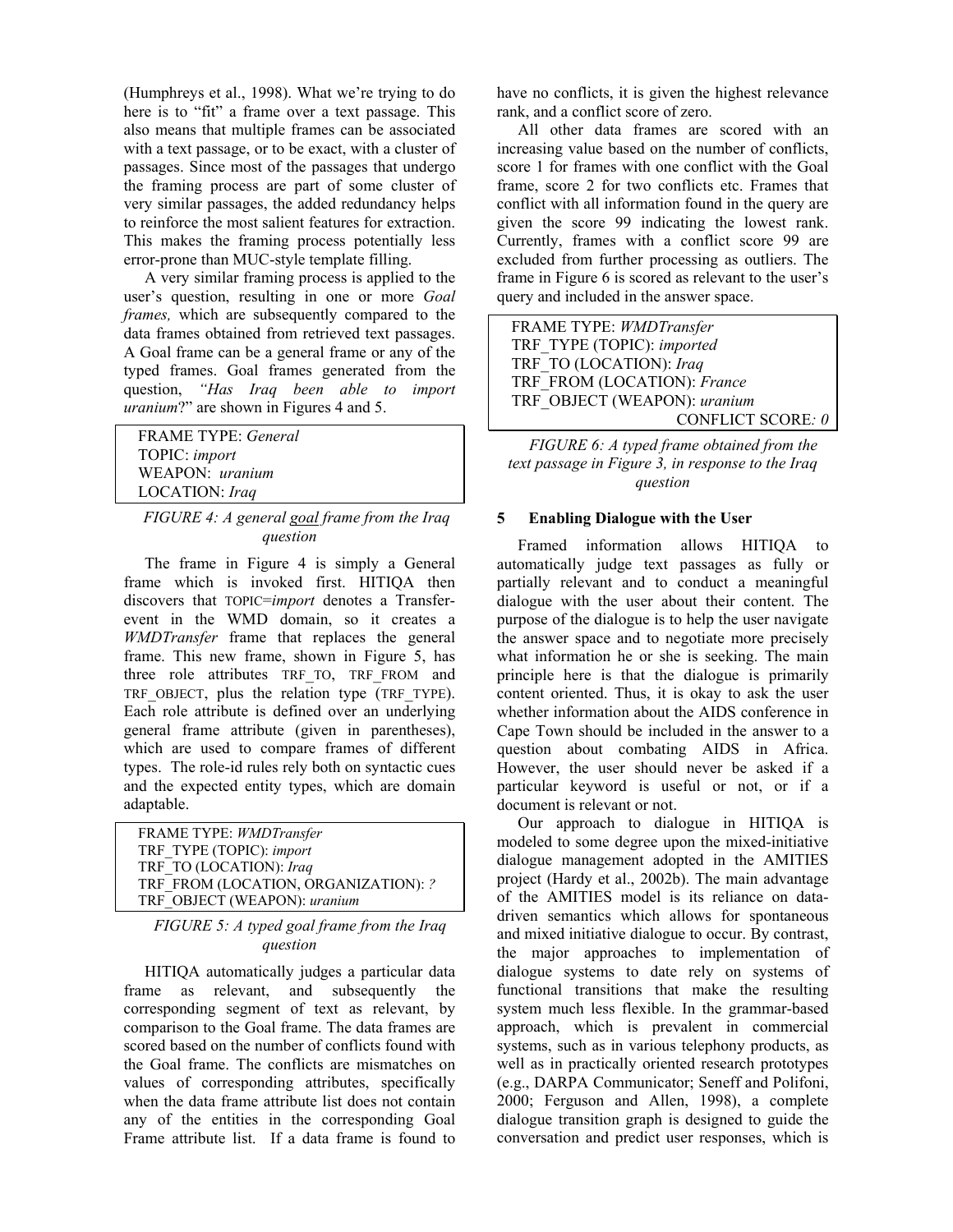suitable for closed domains only. In the statistical variation of this approach, a transition graph is derived from a large body of annotated conversations (e.g., Walker, 2000; Litman and Pan, 2002). This latter approach is facilitated through a dialogue annotation process, e.g., using Dialogue Act Markup in Several Layers (DAMSL) (Allen and Core, 1997), which is a system of functional dialogue acts.

Nonetheless, an efficient, spontaneous dialogue cannot be designed on a purely functional layer. Therefore, here we are primarily interested in the semantic layer, that is, the information exchange and information building effects of a conversation. In order to properly understand a dialogue, both semantic and functional layers need to be considered. In this paper we are concentrating exclusively on the semantic layer.

# **6 Clarification Dialogue**

The clarification dialogue is when the user and the system negotiate the information task that needs to be performed. Data frames with a conflict score of 0 form the initial kernel answer space and HITIQA proceeds by generating an answer from this space. Depending upon the presence of other frames outside of this set, the system may initiate a dialogue with the user. When the Goal frame is a general frame HITIQA first initiates a clarification dialogue on existing general data frames that have one conflict. All of these 1-conflict general frames are first grouped on their common conflict attribute. HITIQA begins asking the user questions on these near-miss frame groups, with the largest group first. The groups must be at least groups of size N, where N is a user controlled setting. This setting restricts of all HITIQA's generated dialogue. HITIQA then check for the existence of any data frames that are one of the three typed frames. Clarification dialogue will be initiated on these, when all of their general attributes agree with the general attributes of the Goal frame respectively. Alternatively, if the Goal frame is one of the three type specific frames, a clarification dialogue is first initiated on groups of one conflict data frames that are the same type as the Goal frame. The clarification dialogue will then continue to the remaining two type specific frames if any exist, and finally on to any General data frames.

A *1-conflict* frame has only a single attribute mismatch with the Goal frame. This could be a mismatch on any of the general frame attributes, for example, LOCATION, ORGANIZATION, TIME, etc., or in one of the role-assigned attributes, TO, FROM, OBJECT, etc. A special case arises when the conflict occurs on the TOPIC attribute, which

indicated the event type. Since all other attributes match, we may be looking at potentially different events (though similar type events) involving the same entities, occurring at the same location or time. The purpose of the clarification dialogue in this case is to probe which of these additional events may be of interest to the user.

Another special case arises when the Goal frame has a different value of the TYPE attribute than a data frame. The purpose of the clarification dialogue here is to see if the user wishes to expand the answer space to include events of a different type. This situation is illustrated in the exchange shown in Figure 7.

The clarification question asked by HITIQA in Figure 7 was obtained by comparing the Goal frame (Figure 5) to a partly matching frame (Figure 8) generated from another text passage. We note first that the Goal frame for this example is *WMDTransfer* type, while the data frame in Figure 8 is *WMDDevelop* type. Nonetheless, both frames match on their general-frame attributes WEAPON and LOCATION. Therefore, HITIQA asks the user if it should expand the answer space to include development of uranium in Iraq as well.

**User:** *"Has Iraq been able to import uranium?"*  **HITIQA:** IRAQ REPORTED TO HAVE IMPORTED MISSILES AND URANIUM **Supporting passage:**

...that **Iraq** possesses 200 tons of natural **uranium imported** and smuggled from several countries. **Iraq** possesses a few working centrifuges and the blueprints to build them. **Iraq** imported centrifuge materials from Nukem of the FRG and from other sources. One decade ago, **Iraq imported** 27 pounds of weapons-grade **uranium** from France, for Osirak nuclear research center...

**HITIQA:** *"Are you also interested in background information on the uranium development program in Iraq?"* 

**User**: …

*FIGURE 7: The clarification dialogue detail* 

During the dialogue, as new information is obtained from the user, the Goal frame is updated and the scores of all the data frames are reevaluated. If the user responds the equivalent of "yes" to the system clarification question in the dialogue in Figure 7, a corresponding *WMDDevelop* frame will be added to the set of active Goal frames and all *WMDDevelop* frames obtained from text passages will be re-scored for possible inclusion in the answer.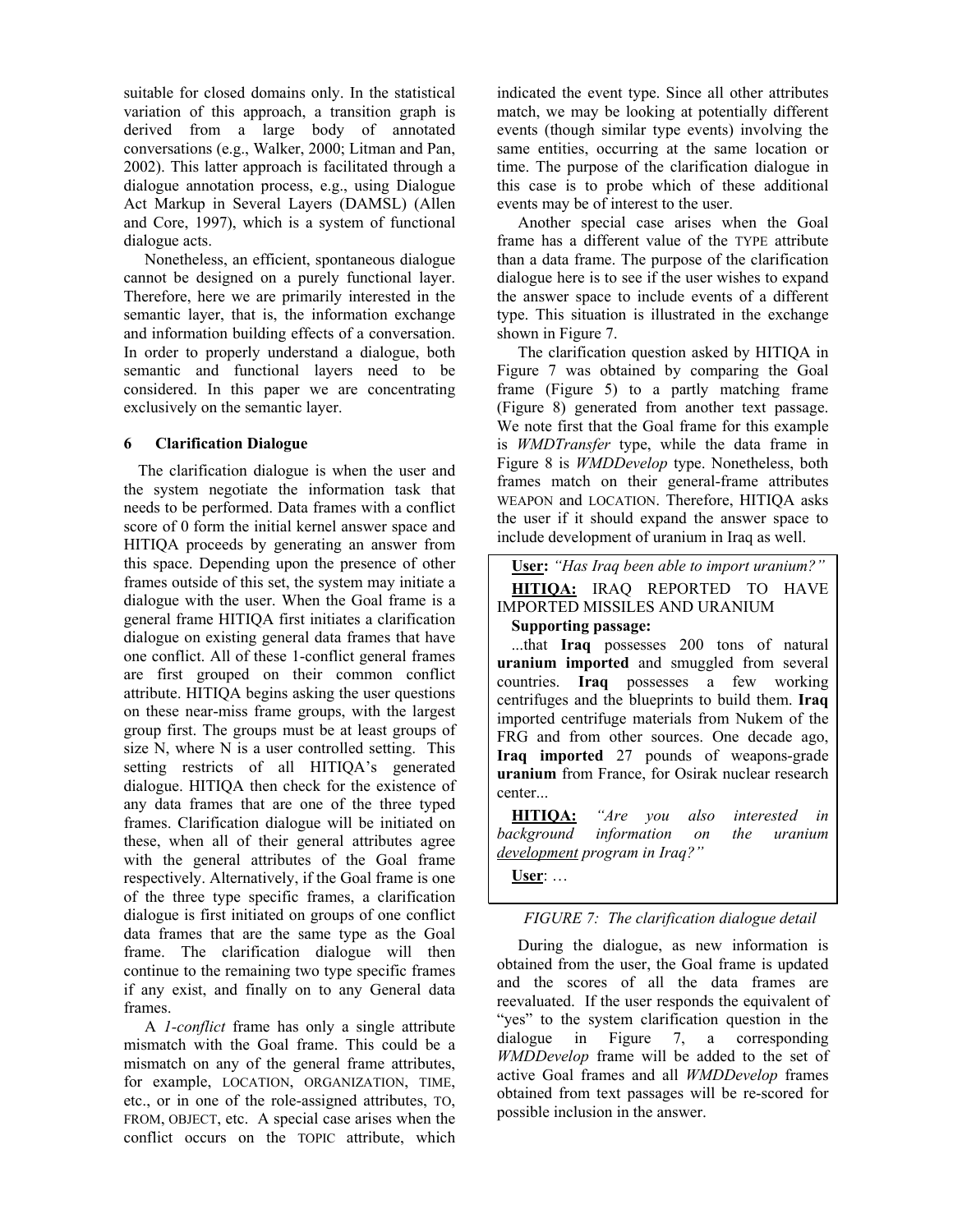FRAME TYPE: *WMDDevelop* DEV\_TYPE (TOPIC): *development*, *produced* DEV\_OBJ (WEAPON): *nuc. weapons*, *uranium* DEV\_AGENT (LOCATION): *Iraq*, *Tuwaitha*  CONFLICT SCORE: *2 Conflicts with* FRAME\_TYPE *and* TOPIC

*FIGURE 8: A 2-conflict frame against the Iraq/uranium question that generated the dialogue in Figure 7.* 

The user may end the dialogue at any point using the generated answer given the current state of the frames. Currently, the answer is simply composed of text passages from the zero conflict frames. In addition, HITIQA will generate a "headline" for the text passages in the answer space. This is done using a combination of text templates and simple grammar rules applied to the attributes of the passage frame. Figure 7 shows a portion of the answer generated by HITIQA for the Iraq query.

# **7 HITIQA Preliminary Evaluations**

We have evaluated HITIQA in a series of workshops with professional analysts in order to obtain an in-depth and comprehensive assessment of the system usability and performance. In addition to evaluating our research progress, the purpose of these workshops was to test several evaluation instruments to see if they can be meaningfully applied to a complex information system such as HITIQA.

 For the participating analysts, the primary activity at these workshops involved preparation of reports in response to "scenarios" – complex questions that often encompass multiple subquestions, aspects and hypotheses. For example, in one scenario, analysts were asked ti locate information about the al Qaeda terorist group: its membership, sources of funding and activities. In another scenario, the analysts were requested to find information on the chemical weapon Sarin. Figure 9 shows one of the analytical scenarios used in these workshops. We prepared a database of over 1GByte of text documents; it included articles from the Center for Non-proliferation (CNS) data collected for the AQUAINT program and similar data retrieved from the web using Google. The analysts' task was to prepare a report "as much like what you would do in your normal work environment as possible." Over the six days of the workshops, each analyst prepared five such reports in sessions of one to three hours. Each session involved multiple questions posed to the system, as well as clarification dialogue, visual browsing and report construction. Figure 10 shows an abridged transcript from another analytical session with HITIQA.

The department chief has requested a report by the close of business today on the nuclear arms program in Iraq and how it was influenced by the neighboring countries. List the extent of the nuclear program in each involved country including funding, capabilities, quantity, etc. Your report should also include key figures in Iraq nuclear program as well as in other countries in the region, and,any travels that these key figures have made to other countries in regards to a nuclear program, any weapons that have been used in the past by either country, any purchases or trades that have been made relevant to weapons of mass destruction (possibly oil trade, etc.), any ingredients and chemicals that have been used, any potential weapons that could be under development, countries that are involved or have close ties to Iraq or her trade partners, possible locations of development sites, and possible companies or organizations that these countries work with for their nuclear arms program. Add any other information relating to the Iraqi Nuclear Arms Programs.

# *Figure 9: A scenario level analytic task*

One of our primary concerns was to design tasks that were similar in scope and difficulty to those that the analysts are used to performing at work and to ensure that they felt comfortable using the system. 5 questions in the scenario evaluation dealt with this issue; for example, one question asked how the scenarios compared in difficulty with the tasks the analysts normally perform at work. The mean score for these five questions was 3.75 on a 5 point scale (five is the best score). The lowest score (M=2.88) was received on the question 'How did the scenario compare in difficulty to tasks that you normally perform at work?"; this slightly above average rating of difficulty of the tasks was quite satisfactory for our purposes.

 In the final evaluation, analysts were asked to rate their agreement with statements such as "Having HITIQA helps me find important information" (score 4.50), "Having Hitiqa at work would help me find information faster than I can currently find it" (score 4.33), and "Hitiqa would be a useful addition to the tools that I already have at work" (score 4.25). The mean normalized score for the combined final evaluation of Workshop I was 3.75 on the 5 point scale; this means that the system received many more ratings of 4 and 5 than of 1 and 2. Comments made by the analysts in the group discussion and in the individual interviews confirmed that analysts liked the interactive dialogue and were very pleased with the results. For example, one analyst said "I learned more about Sarin gas in 30 minutes than I probably would have at work in a half a day." As desired, the analysts also made many suggestions for improving the interface and the interoperation of